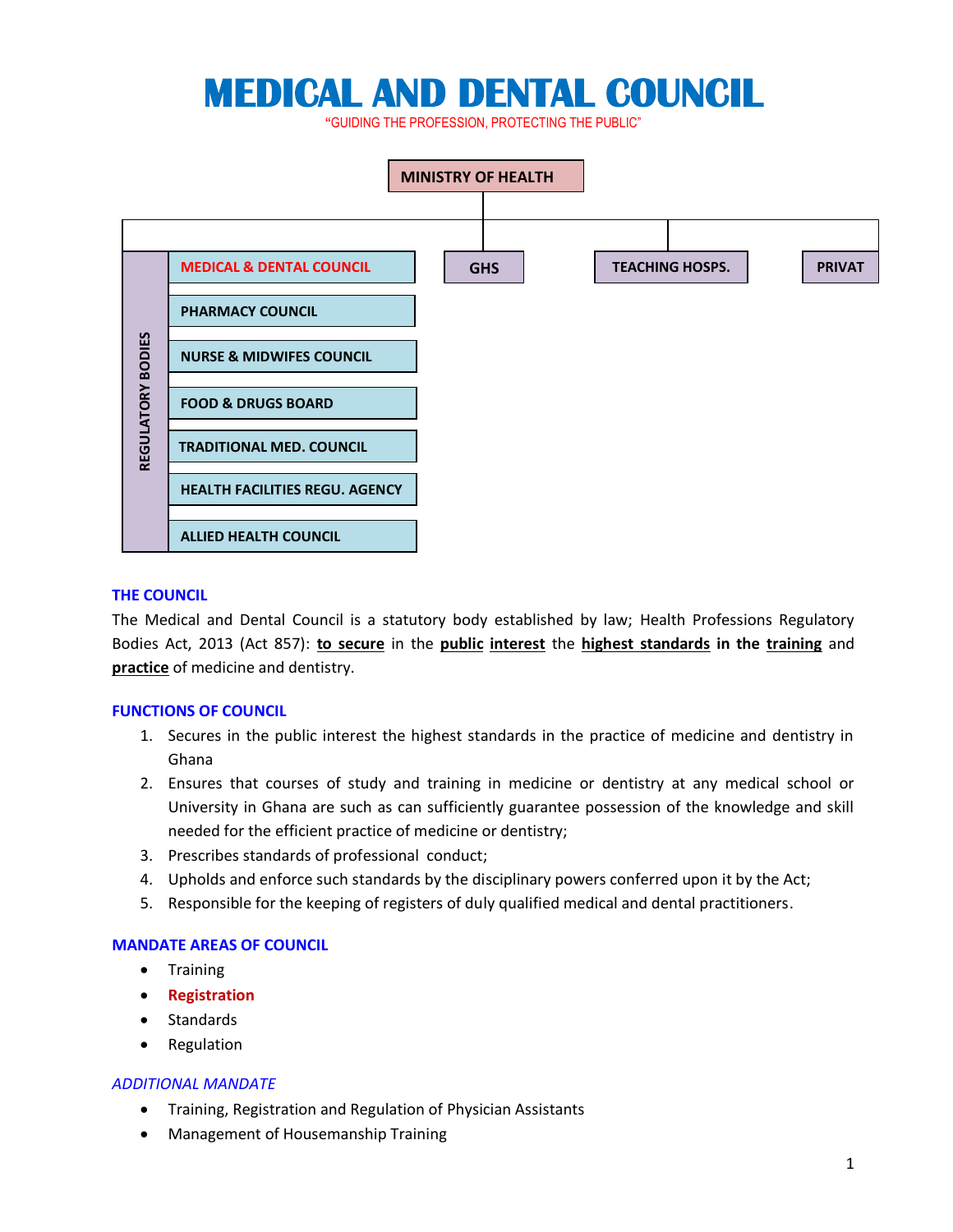# **REGISTRATION –** *Section 32 of the Health Professions Regulatory Bodies Act, 2013 (Act 857)*

Keeping of Three Categories of Registers:

- **Temporary [***Section 33***] –** Practitioners who do not intend to practice permanently in Ghana
	- o Those who wish to practice for less than 3 months *Exempted from taking the Registration Examination*
- **Provisional [***Section 34***]**–Newly qualified medical and dental practitioners from Ghanaian schools and Ghanaians medical and dental foreign trained who had passed the registration examination
- **Permanent [***Section 35***]-** Practitioners who intend to practice permanently in Ghana

Council also registers **Additional Qualifications –** Medical or Dental qualification which meet Council's criteria

#### **TEMPORARY REGISTRATION – SHORT TERM**

This applies to practitioners who wish to practise for *less than three (3) months as per Section 34.*

#### *Concerns*

The Council has viewed with concern the practice where registration forms and attached documents are submitted to the Council only a few days before the arrival of the practitioners.

The Situation has made it rather impossible for Council to complete the procedures for registration. In some cases, the practitioners practice and leave the country without being registered. **THIS IS ILLEGAL**. In other cases, patients are operated upon with inadequate follow-up arrangements. **THESE CONSTITUTE INFAMOUS CONDUCT**.

#### *Requirements*

- 1. Temporary Registration Forms can be obtained from Council's Website: www.mdcghana.org or at the Council's Secretariat.
- 2. All completed application forms should be lodged with the office of the Registrar, Medical and Dental Council **AT LEAST THREE MONTHS** before the arrival of practitioners.
- 3. The Regional Director of Health Services in the Region(s)/Teaching Hospital the practitioner(s) wish to work must be informed of the pending visit **THREE MONTHS** before arrival of the team. Page three (3) of the Temporary Registration application form should be endorsed by the appropriate Head (RDHS, or CEO of Teaching Hospital).
- 4. Officers responsible for the programmes should then liaise with the Medical and Dental Council office to identify and rectify shortfalls/deficiencies if any, in the forms within a week of submission of the forms.
- 5. Registration certificates would then be collated by the Officers within a month of submission/rectifying short falls.
- 6. A written report should be submitted to the Registrar, Medical and Dental Council at the end of the visit. A copy of the report should be given to the Regional Director of Health Services of the Region where practitioners had worked.

## *Registration Fee*

- 1. **Initial Registration Fee for Practitioners on Short Term**: \$600.00 cedi equivalent (*Bank of Ghana Rate*)
- 2. **Yearly Renewal Fee**: As per retention fee paid by all medical and dental practitioners in the country in that particular year.

**NB:** *The above requirements are for both Ghanaians and Foreigners who are not registered with the Council and do not intern to practise permanently in Ghana.*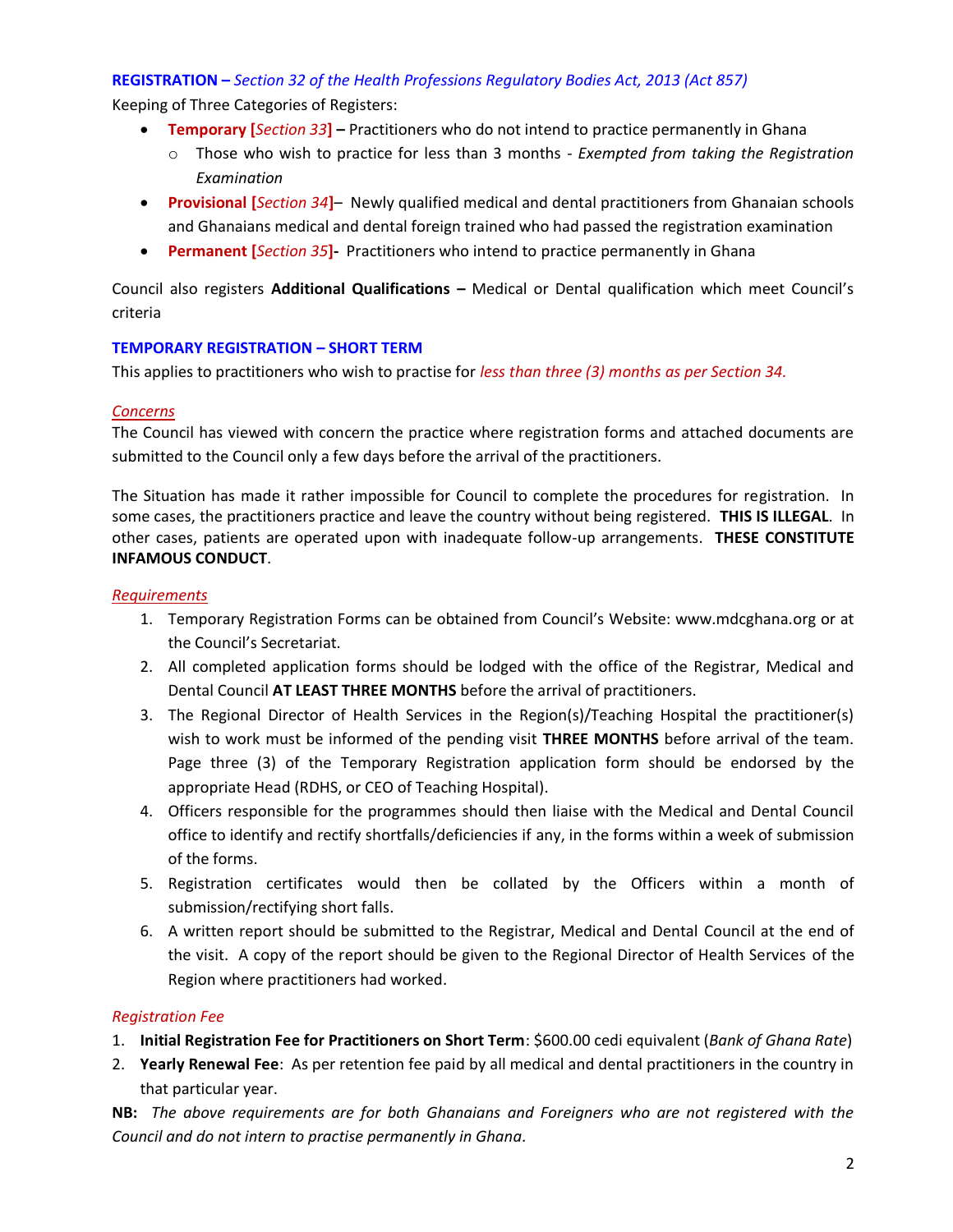# **Additional Information**

Proposals have been forwarded to the Council for approval on the categorization of Temporary Registration Fee – Short Term depending on period of work.

#### **RENEWAL OF LICENCE –** *Section 35(3) and 39*

As per Section 35 and 39 of the Health Professions Regulatory Bodies Act, 2013 (Act 857),

- *35(3) "The registration shall be renewed by the practitioner before it expires"*
- *39 "the Registrar shall publish the list of registered practitioners annually in the Gazette by the 31st of January, each year. Renewal Fee is currently GH¢200.00"*

## **RESTORATION -** *Section 40(1)(c) & 40(2)*

This applies to Medical and Dental Practitioners Registered with the Council but Not in Good Standing [*Practitioners who have not renewed their licence and had not provided information to Council of their absence from the Country*]

#### *Requirements*

- 1. Obtain a Restoration Form from the Council's Website or the Secretariat complete and provide the following:
	- i. Current Licence from a Regulatory Body
	- ii. Additional Qualification Certificate(s) (if any)
	- iii. Statutory Declaration stating reasons for declaration
	- iv. Current CV
	- v. Current Passport Size Picture
	- vi. Certificate of Good Standing (where applicable)
	- vii. Letters of Reference from institution in which practitioner was working or studying
	- viii. CPDs attended during the preceding 24 months

#### *Registration Fee*

- 1. **Restoration fee**: *\$400.00 cedi equivalent (Bank of Ghana Rate)*
- 2. **Yearly Renewal Fee**: *As per retention fee paid by all medical and dental practitioners in the country in that particular year.*

#### **PERMANENT REGISTRATION – REGISTRATION EXAMINATION** *as per Section 31*

This applies to Medical and Dental Practitioners Registered who wish to practise in the Country for more than three (3) months but are not registered with the Council. This includes:

- Ghanaians trained in Ghana but did not register with the Council
- Ghanaians trained elsewhere who intern to practise in Ghana
- Foreigners who interned to practise in Ghana for more than three (3) months

#### *Requirements*

Obtain Registration Examination Form from the Council's Website or the Secretariat complete and provide the following: